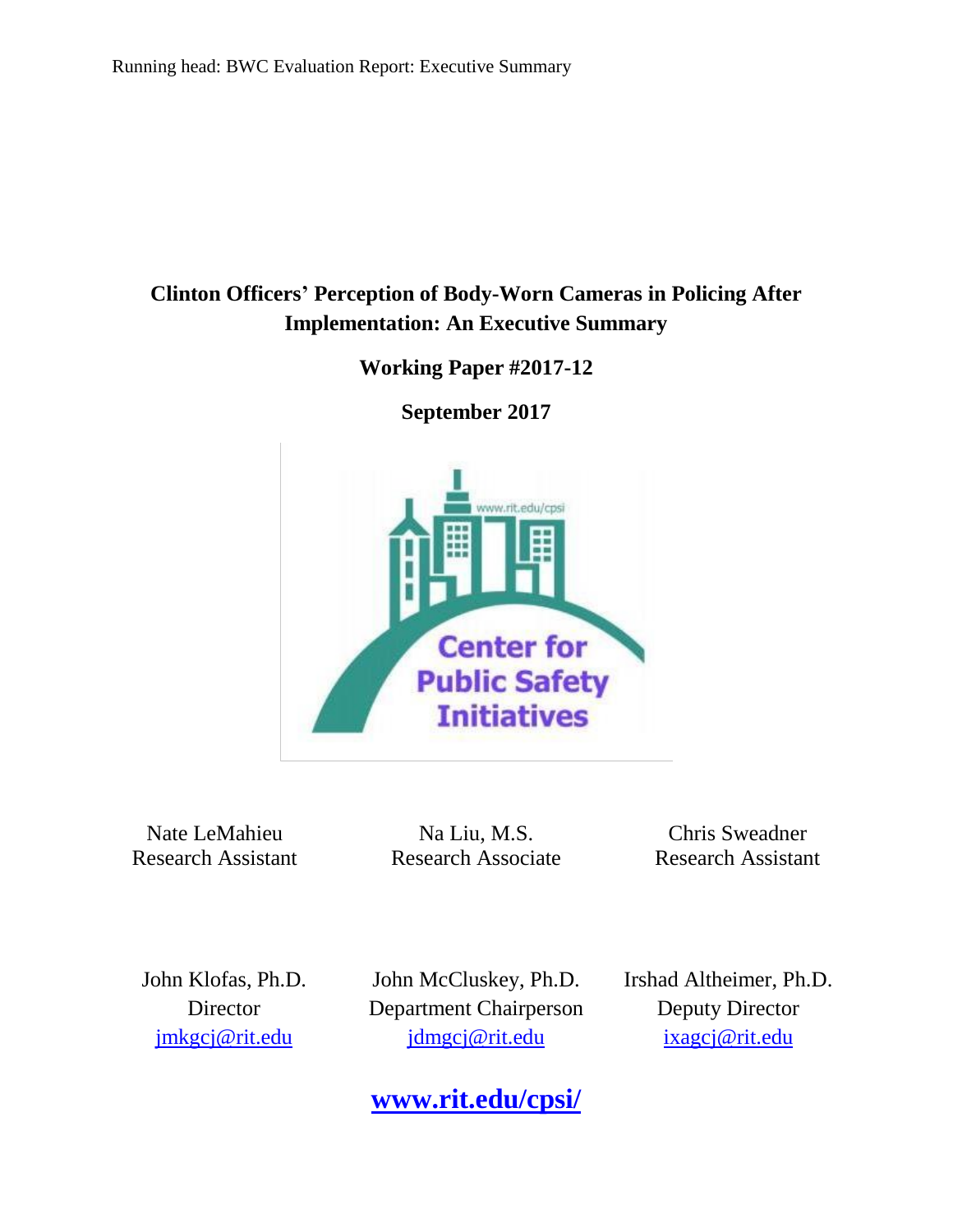# **Executive Summary**

- I. On average, most of the Clinton Section officers felt impartial in regards to the implementation of body-worn cameras (BWCs)
- II. Officers reported four major operational and technological issues regarding BWC usage:
	- a. Connectivity issues between BWCs and docking stations
	- b. Inadequate BWC attachment to the officers' uniforms, with reports of cameras detaching from the uniform
	- c. Diminished video and audio quality in low-light situations, or during windy weather
	- d. Issues with the activation button's placement and sensitivity causing accidental camera activation or deactivation
- III. Officers had multiple interpretations of the BWC recording policy
	- a. Some officers had concerns that the BWC recording policy would conflict with HIPAA laws.
- IV. Concerns with Freedom of Information Laws (FOIL) being used to infringe upon the privacy and safety of civilians and officers
- V. Officers reported less discretion with the addition of BWCs when used in domestic incidents, resulting in a higher frequency of arrests
- VI. BWCs have generally gone unnoticed by civilians, but have the potential to decrease information gathered from witnesses because of concerns for privacy
- VII. Officers described increased professionalism in other officers with the presence of BWCs
- VIII. Sergeants reported increased workloads in order to assist officers with their BWCs when technological malfunctions occurred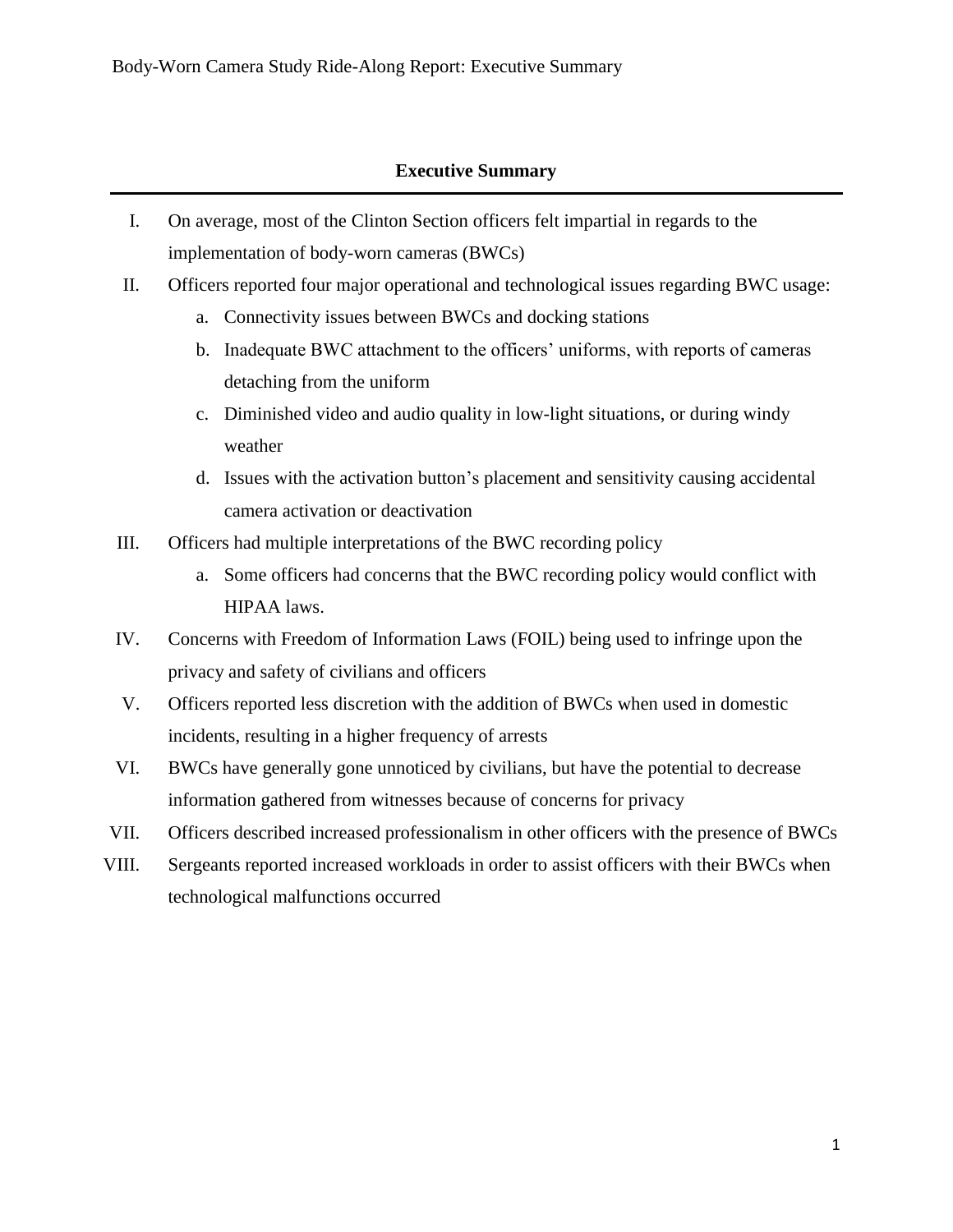#### **Report Summary**

### **Introduction**

*This report serves as an executive summary of a larger report by both identifying and summarizing the key findings of the larger report herein.<sup>1</sup>* Body Worn Cameras (BWCs) have recently been adopted by police departments nationwide in order to redefine policing, accountability, and transparency. BWCs are argued to encourage constructive encounters between police and community members, enhance police legitimacy, improve evidence collection for arrest and prosecution, and expedite the resolution of internal and external complaints (White, 2014). After receiving broad support from local communities in Rochester, the Rochester City Council invested financial support for BWCs with additional support in the form of a grant from the Bureau of Justice Assistance (BJA). A stipulation of receiving federal assistance from the BJA included an independent evaluation conducted by the Center for Public Safety Initiatives (CPSI). CPSI's evaluation of the Rochester Police Department's (RPD) implementation of BWCs is multi-faceted, including a variety of qualitative and quantitative data to assess the impact of BWCs on policing processes and outcomes. This assessment includes, but is not limited to, changes in crime occurrence, complaints against police, and criminal justice processes (including criminal and internal investigations).

A component of CPSI's evaluative strategy was to include ride-along interviews with RPD officers to collect qualitative data on officers' perceptions and expectations of body-worn cameras. For these interviews, researchers developed a semi-structured interview to collect information that reflects changes in police work after BWC adoption (See Appendix A). The researchers interviewed ten RPD officers from ten beats in Clinton Section in the form of a ridealong (See Appendix B). This report summary focuses on the results of the Clinton Section officer interviews post-implementation of BWCs.

 $\overline{\phantom{a}}$ 

<sup>&</sup>lt;sup>1</sup> For more information, email:  $\frac{\text{imkgc}}{\text{imkgc}}$  erit.edu or see [www.rit.edu/cpsi](http://www.rit.edu/cpsi)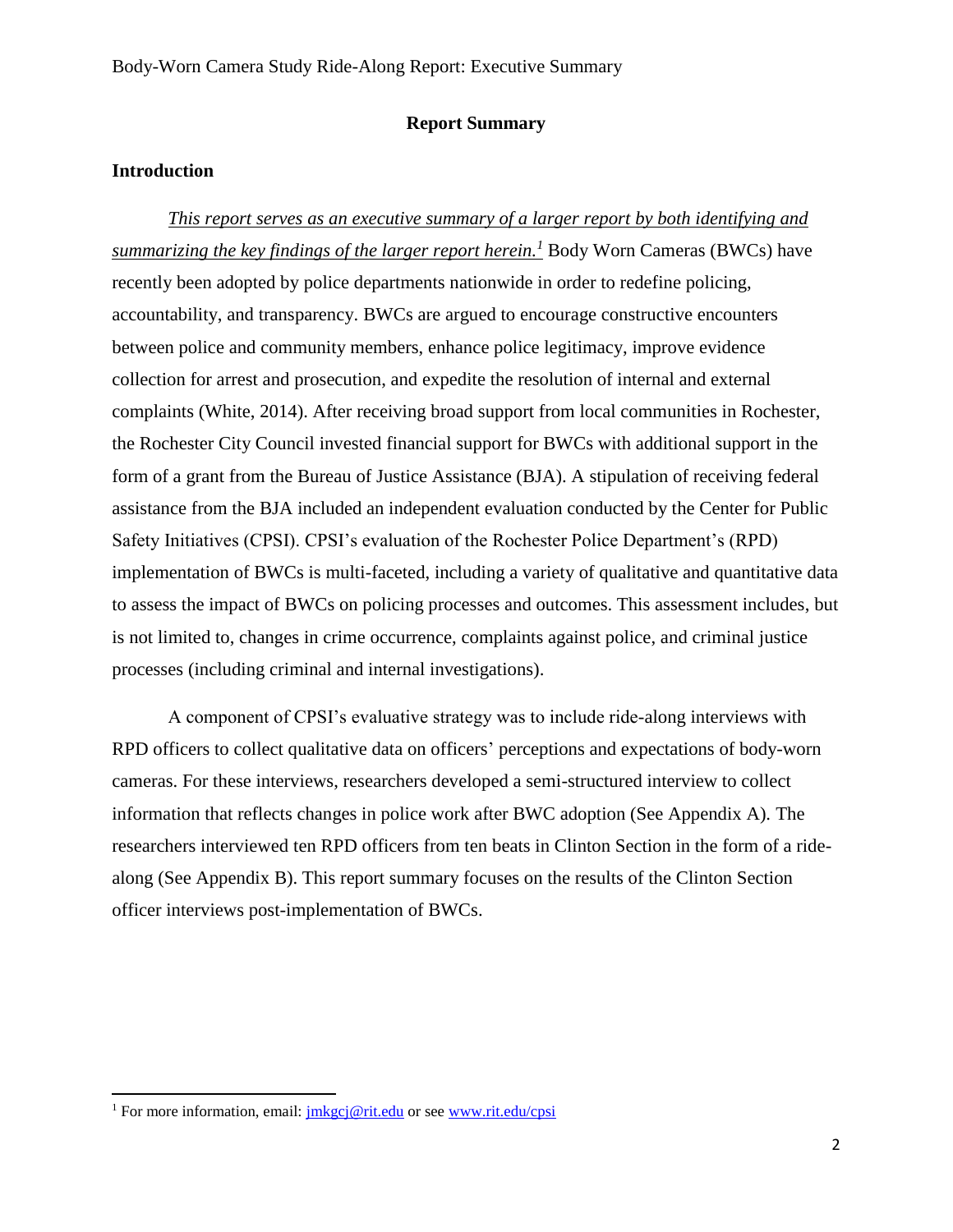## **Key Findings**

### **Officers' General Attitudes on BWC Implementation**

In general, the attitude towards BWCs amongst the officers of the Clinton Section was neutral. Due to the nationwide trend of BWC implementation in police departments, officers acknowledged that BWCs in the RPD were likely to happen regardless of agency-wide opposition or support. At the time of the ride-along interviews in the Clinton Section, the officers had been using the BWCs for three months on average. Due to the limited experience that officers had with the BWCs, most officers were unable to make conclusive assessments pertaining to their perceptions of them.

#### **Attitudes on BWC Technology**

The officers of the Clinton Section frequently noted many problems and frustrations regarding the operational and technological functions of the BWC. Of these issues, the most frequently mentioned were *docking stations*, *uniform attachment*, *footage quality*, and *activation button placement*. The most significant issue to the officers was the connective ability of the docking stations. After recording an incident, officers dock the BWCs inside of their patrol cars to upload the footage. However, officers reported that docking stations frequently had issues connecting to the BWCs and would require several attempts before successfully connecting. In some circumstances, officers were required to return to the headquarters to upload their footage, which could be time consuming.

Officers also stated that they were having issues with the attachment of the BWC to their uniforms. During physical engagements such as foot chases, BWCs would occasionally fall off. Officers viewed this to be quite problematic during incidents involving a physical altercation. Such footage may be necessary to vindicate or justify an officer's actions. Officers further believed that the lack of footage from a dropped or fallen BWC might be viewed as deliberate by a jury during a trial and/or a supervisor when handling an officer's complaint.

The quality of video footage was described as poor in low-light situations. The audio quality during situations with windy weather was also described as problematic. However, in ideal lighting and quieter environments, the audio and video quality of footage was described as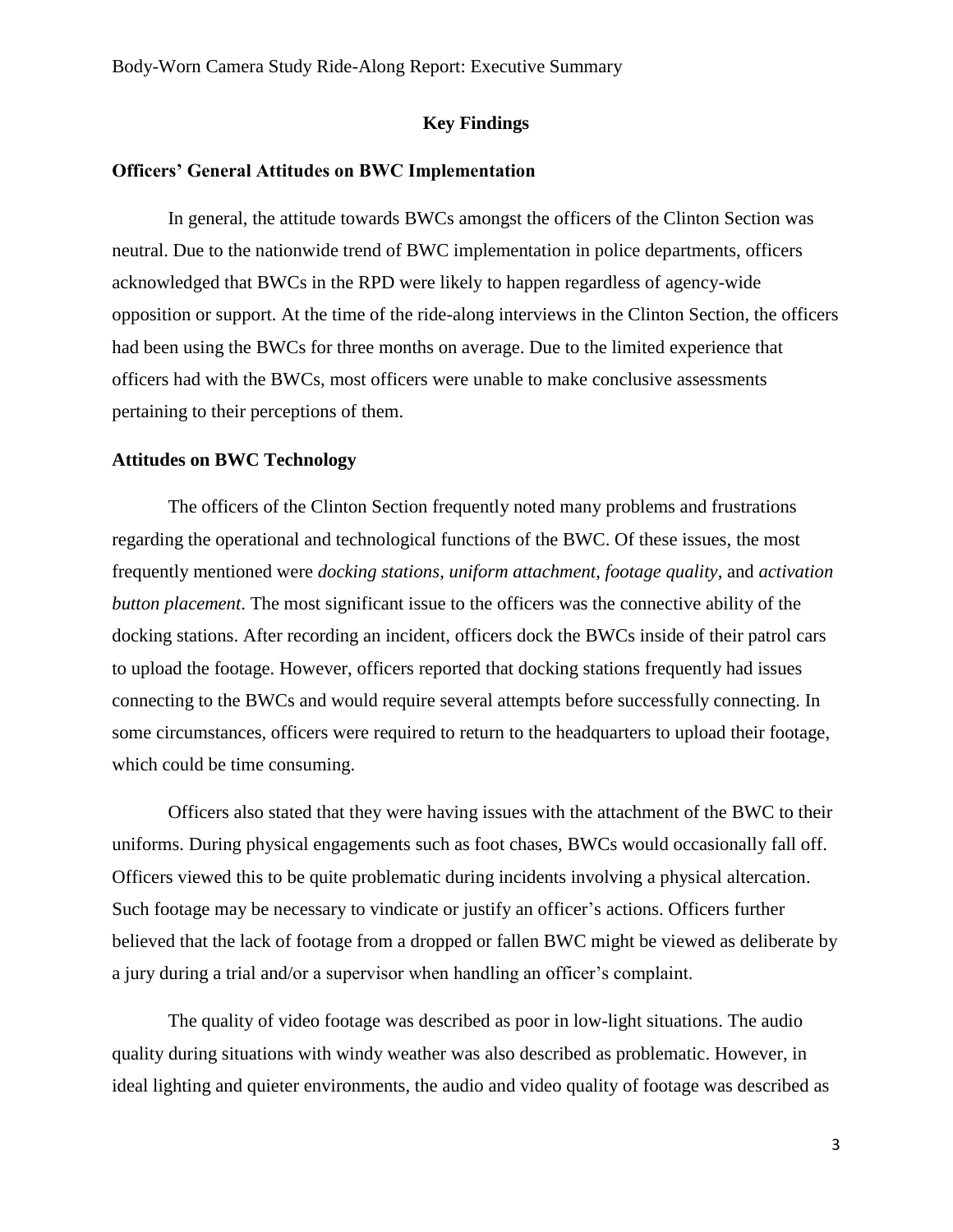exceptional. In one situation, the clarity of the BWC produced a high-resolution video that helped provide context for an officer drawing his firearm in a near use-of-force case.

Lastly, the sensitivity and placement of the BWC activation button was perceived as problematic. The BWC is turned on or off via a button located on the front of the device, and due to its sensitivity, would occasionally depress accidently. This was viewed as a serious issue in the case of a physical dispute where a camera deactivating could potentially be seen as a deliberate action by an officer.

### **Perceived Impact on Officer Workload**

How officers perceived the added BWC-related responsibilities was closely connected to the aforementioned technological issues. In the absence of technological issues, BWC-related tasks only consumed twenty minutes from a shift on average. However, in the case of docking station issues, the time spent on uploading BWC footage could be substantially increased. Additionally, officers viewed the added responsibility of turning on their BWC as very challenging. Officers feared that they would be subjected to disciplinary measures if they failed to follow this procedure. However, this was described as most problematic in earlier stages of the BWC implementation, and it seemed that most officers had adapted to this procedure at the time of these interviews.

#### **Perceptions of the BWC Recording Policy**

 $\overline{a}$ 

Researchers identified differing interpretations of the RPD BWC recording policy. One set of responses indicated that all incidents and interactions were required to be recorded without discretion. A differing set of responses indicated that "A" jobs, as they appear Mobile Data Terminal (MDT), were required to be recorded whereas "B" jobs were up to the officer's discretion. "A" jobs are described as more serious calls and "B" jobs are considered less serious. One other officer cited the "safe and practical" clause in the RPD recording policy when deciding to record incidents.<sup>2</sup>

Officers also expressed confusion with how HIPAA laws interact with the BWC recording policy. HIPAA laws deal with doctor-patient confidentiality, and states that

<sup>2</sup> To see the RPD's BWC Recording Policies, see: http://www.cityofrochester.gov/RPDBodyWornCamera/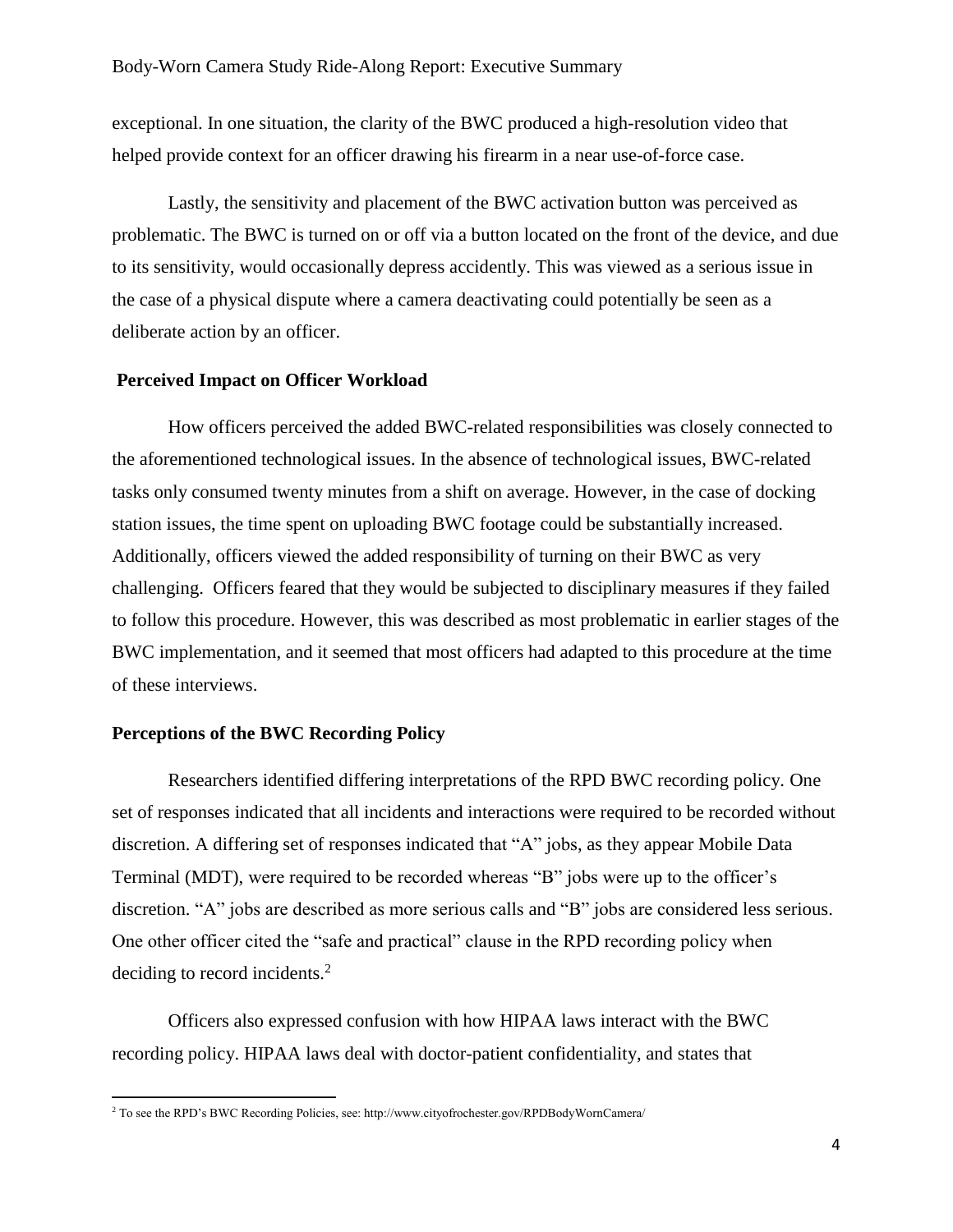conversations between patients and doctors are to be kept confidential (Your Rights Under HIPAA, 2017). As officers often respond to calls in a medical environment, officers expressed concerns that recording in a hospital environment would potentially infringe upon HIPAA laws.

#### **BWCs, FOIL, and Privacy**

Officer concerns for privacy were mentioned in conjunction with FOIL laws. FOIL laws dictate the public's right to gain access to government records, including BWC footage (Open Government, 2017). Most officers believed that citizens could request any BWC footage without restrictions. Officers also believed citizens would be able to access video that could potentially disclose undercover officers' identities, the identities of victims or witnesses, among other types of sensitive circumstances. However, according to the RPD's BWC policy in Section XIII, the FOIL policy includes exemptions from the distribution of videos infringing upon the safety, privacy, or integrity of law enforcement operations.<sup>1</sup>

#### **BWCs and Officer Discretion**

While most officers did not feel that their discretion had been limited due to BWCs, a few officers identified changes in discretion when dealing with domestic incidents. If footage contains statements in an incident that are considered criminal by law, regardless of factuality, officers stated that they would be mandated to make an arrest. Before BWCs, officers stated that they would spend time mediating the situation and attempt to develop a better understanding of what had occurred before deciding to make an arrest. This was perceived as an issue as officers felt they would have to make arrests on baseless claims versus factual information.

#### **BWCs and Changes in Police-Citizen Encounters**

A general consensus amongst officers was that citizens did not notice their BWCs. The officers suggested that civilians who did notice the BWC would in some cases become more cooperative, but generally this was not the case. As police often respond to calls where individuals are emotionally elevated, the presence of a BWC might often be disregarded. In some instances, officers noticed increased hesitation from witnesses in regards to obtaining information, citing privacy concerns. In these situations, officers reported having to turn off their cameras to obtain a statement from these individuals.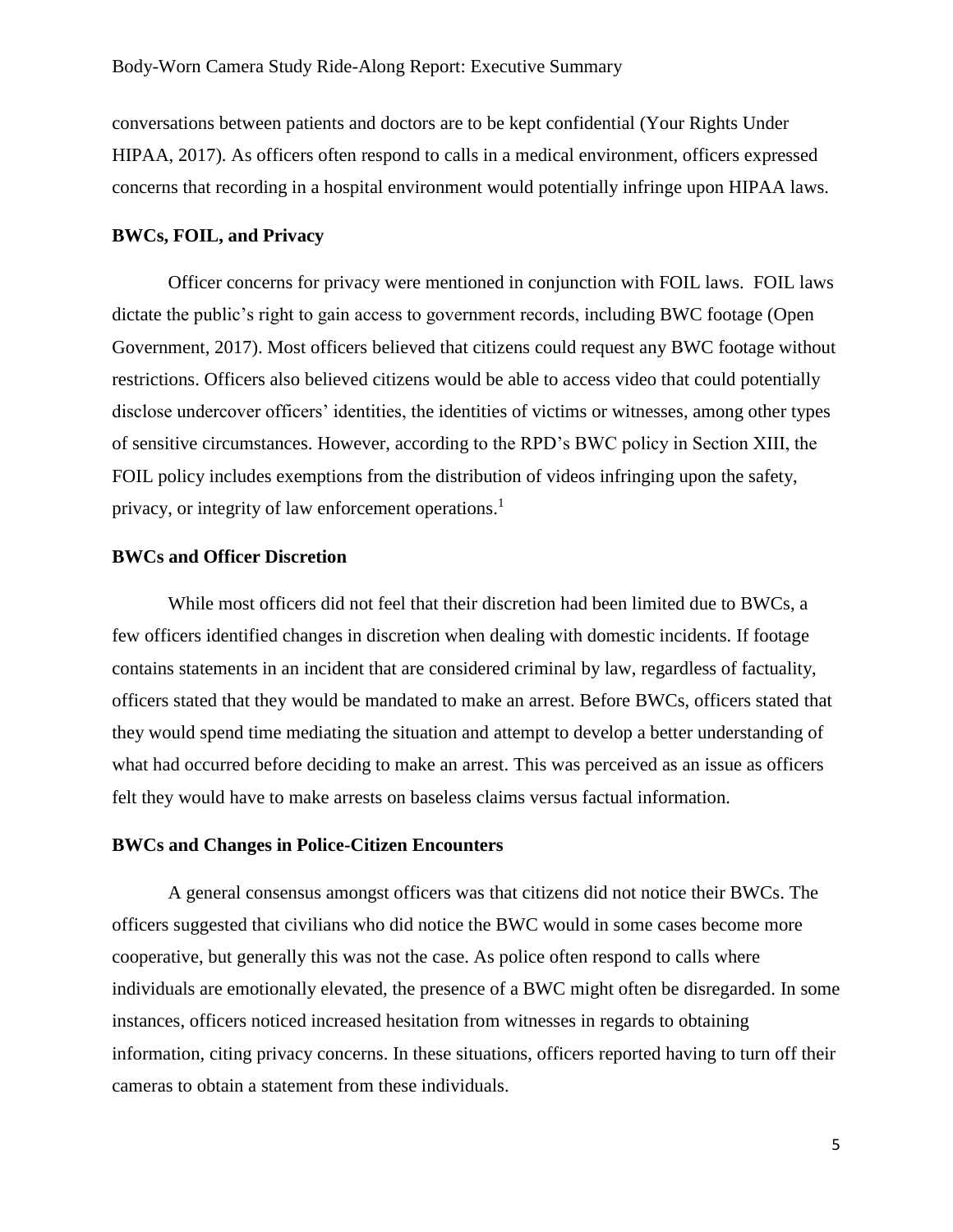#### Body-Worn Camera Study Ride-Along Report: Executive Summary

Officers stated that regardless of BWCs, they will conduct their patrols in the same manner. However, across the department, officers have noticed an increase in using more professional language since the implementation of BWCs. As a result of this, officers stated that it is possible that BWCs have promoted more respectful interactions.

#### **Clinton Section Sergeants' Experience with BWCs**

Researchers interviewed two of the sergeants from the Clinton Section regarding the BWC's impact on their responsibilities. In addition to confirming the aforementioned experiences of patrol officers, the sergeants stated that BWCs have increased their responsibilities substantially. Due to the BWCs' technical malfunctions, sergeants have had to spend considerably more time assisting patrol officers with their BWCs to ensure they remain in working order. Additionally, sergeants have stated that BWCs have not aided in complaint reduction, as typically complaints are resolved through conversations with the complainant. While the sergeants believed that BWCs could be an asset to policing, one of the sergeants described it as a project where the "benefits are yet to be seen."

#### **Conclusion**

The dialogue exchanged between researchers and officers of the Clinton Section were primarily centered on the technological concerns with the BWC implementation. These issues included docking stations, uniform attachment, footage quality, and activation button placement and sensitivity. Generally, officers did not believe that the BWCs significantly added to their patrol responsibilities, except for when issues occurred with their docking stations.

The researchers identified a variety of interpretations of BWC policy, specifically pertaining to the recording policy and FOIL policies. As some officers' concerns were specifically related to these policies, addressing policy misinterpretations may help to alleviate many officers' concerns.

Officers noted that BWCs had a minimal impact on police-civilian interactions, stating that the BWC generally is unnoticed. However, when dealing with witnesses, officers have experienced reductions in information gathered from witnesses, while citing privacy concerns.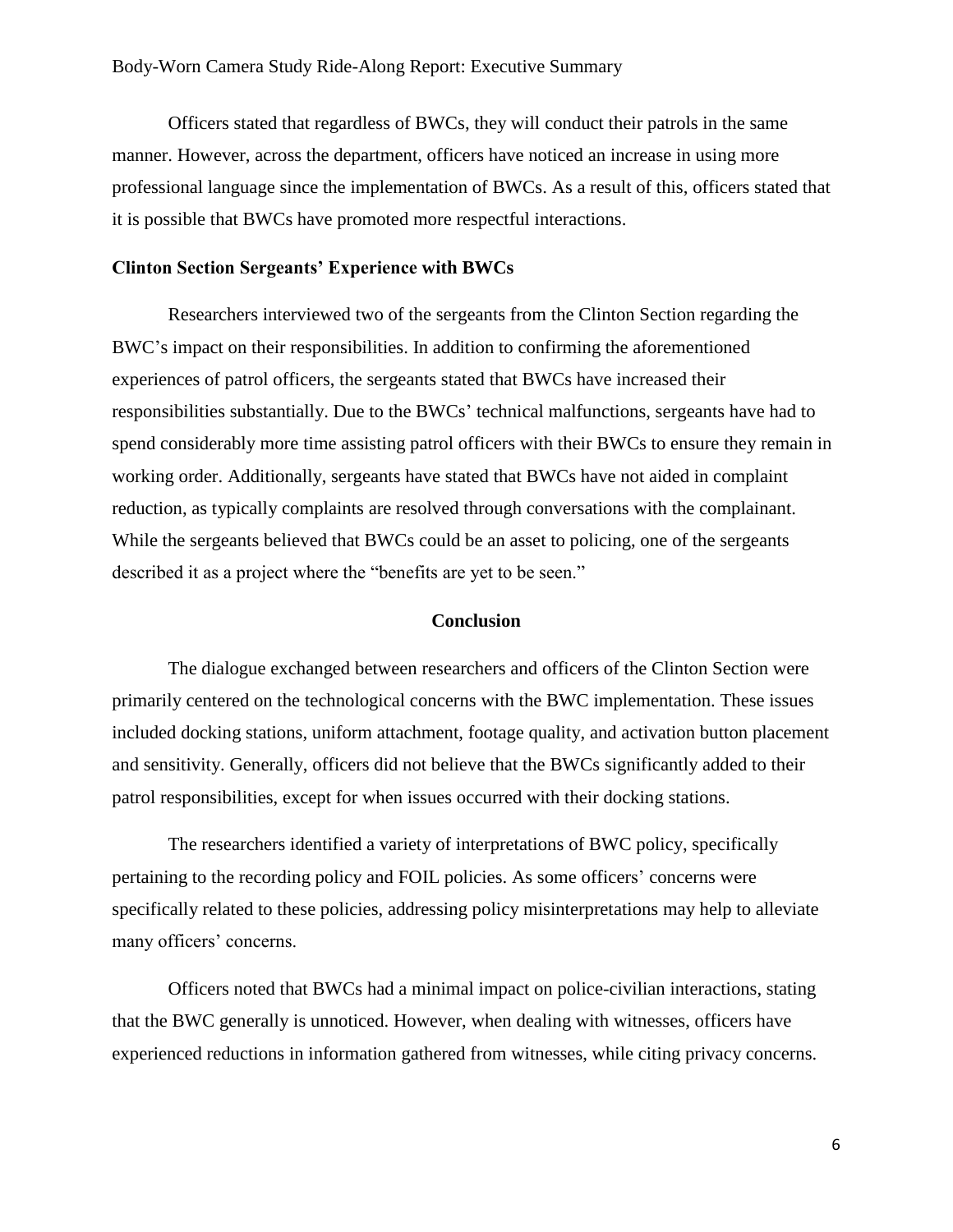#### Body-Worn Camera Study Ride-Along Report: Executive Summary

However, officers have reported observing increased professionalism from their peers in the presence of BWCs, especially as it pertains to the language used during calls-for-service.

The sergeants of the Clinton Section confirmed the experiences of the patrol officers within their section. In specific reference to supervisory responsibilities, the sergeants stated that BWCs have significantly increased their workload due to technological problems experienced. While they regarded BWCs as an asset, the benefits "remain to be seen."

The next step of the CPSI's evaluation includes ride-along interviews in the Genesee Section after BWC implementation. As the Genesee Section and the Clinton Section are distinctive from each other in terms of demographics and policing responsibilities, there is an interest in comparing and contrasting these sections' responses.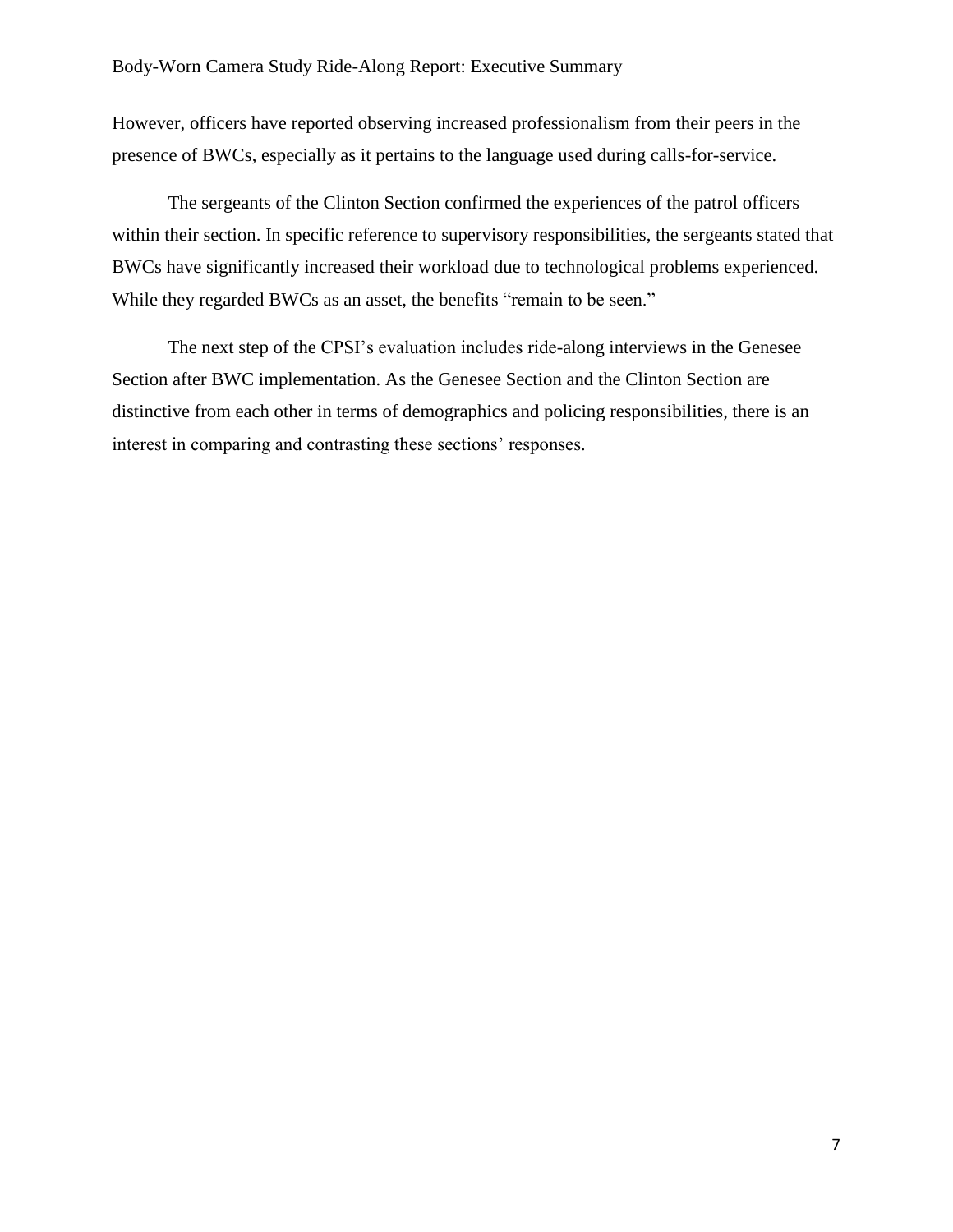# References

White, M. D. (2014). *Police officer body-worn cameras: Assessing the evidence*. Office of Justice Programs, US Department of Justice.

Your Rights Under HIPAA. (2017, February 01). Retrieved April 03, 2017, from

https://www.hhs.gov/hipaa/for-individuals/guidance-materials-for-consumers/index.html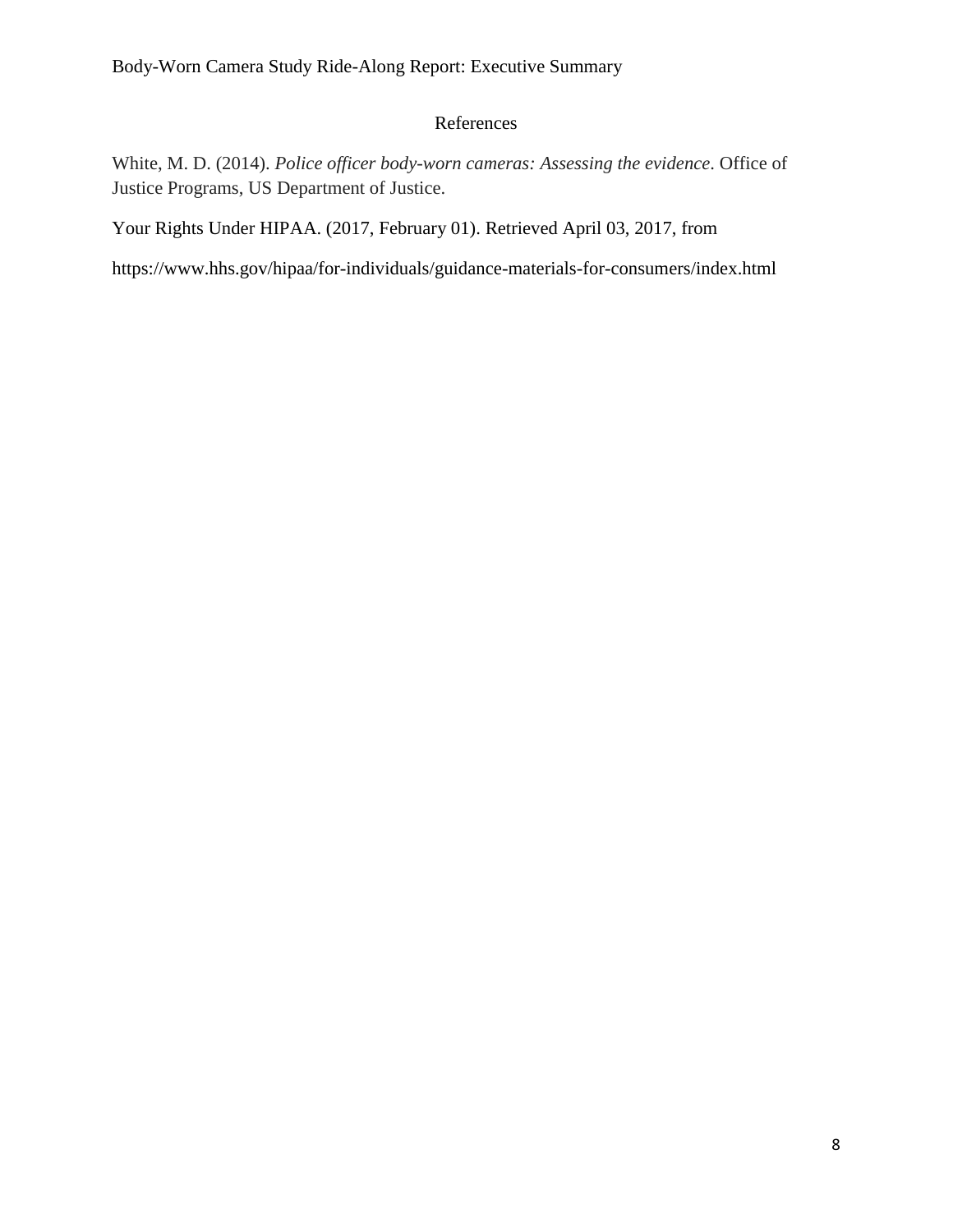# Appendix A:

# A Framework Interview for Post-Implementation Ride Along

- a. What does a typical work day look like?
	- a. How long have you been a police officer?
	- b. How long have you been patrolling this area?
	- c. How long have you been working on this shift?
	- d. How long have you used a BWC?
	- e. How long do you spend on BWC related work per day (downloading footage, activating the camera)? Have BWC related processes contributed significantly to your workload? If so—has this interfered with patrol operations, and how?
	- f. Have you had to contact your supervisor more since using BWC?
	- g. How has your attitude towards BWC changed since its first deployment? What part of the process was difficult for you to get used to? (Ease of use, downloading and uploading data, camera activation, etc.)
	- h. Did you notice other changes after the BWC deployment?
	- 2. Do you think BWC has changed the nature of police work?
	- a. Have you experienced changes in the nature of policing with the addition of BWC?
		- i. Do you think BWC made a change on your policing style? Or did you notice that you become more/less proactive because of BWC?
		- ii. When you have your BWC on, do citizens you encounter during calls for service tend to be more compliant/cooperative? Do citizens acknowledge the presence of BWC during interactions?
		- iii. Do you think BWC has affected your discretion? Example: whether or not make an arrest, give a traffic ticket, stop a person, use force, pay more attention to language etc.,
		- iv. Has the BWC presented any privacy concerns for yourself? If yes, could you explain?
	- b. Possible changes in different kinds of encounters or calls due to BWC?
		- v. Family disturbances/domestic disputes?
		- vi. Repeated calls on same individuals?
		- vii. Early investigative activities
		- viii. Dealing with juveniles? (Especially in school settings)
		- i. How has BWC changed the citizens' view of cooperation with police work?
			- i. Do you think there's a change in citizen's trust in police after BWC's deployment? (Justify certain cases?)
			- ii. Have you experienced circumstances where citizens questioned the camera and how the footage is being used or asked you to turn it off?
			- iii. Has the BWC affected police interactions with *witnesses or person with knowledge*? (not general police-citizen interactions) Has the BWC effected the quality of follow up investigative interviews?
			- iv. Has any of your BWC footage been used as evidence in court? Or have you heard of other officers' footage being used as evidence, what kinds of cases are they used for?
- b. Police Perception of BWC (Positive, Neutral, or Negative)
	- a. Do you perceive the BWC as an improvement of policing or do you tend to perceive it as a burden in your daily work? Why do you think so? If Burden > Improvement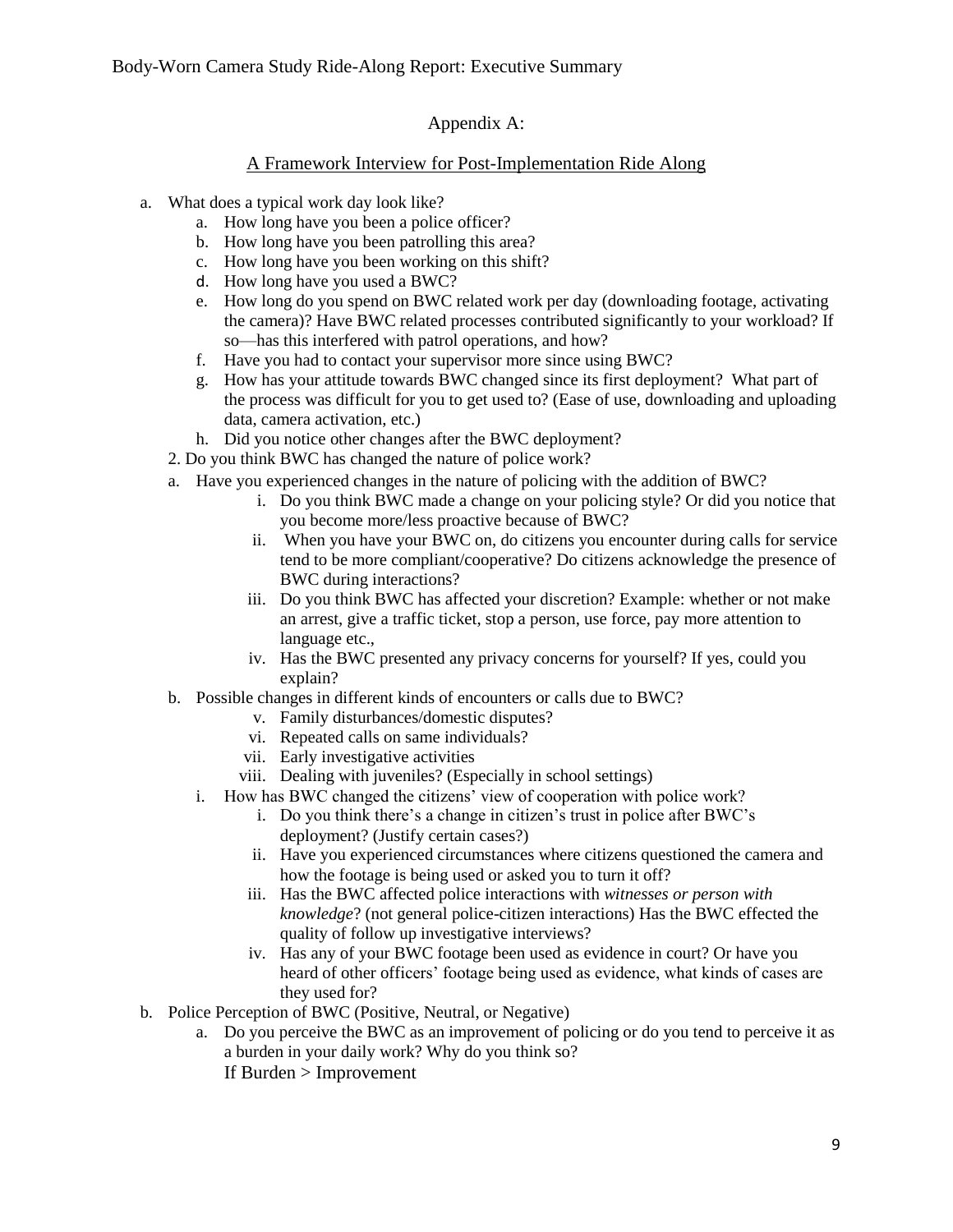• What was the most difficult part with using/implementing the BWC? (Technology? Workload? Discretion? Policy? Privacy Etc.). Can you give an example?

If Improvement > Burden

- In what aspects has BWC improved policing? (Technology? Workload? Discretion? Policy? Etc.). Can you give an example?
- b. Now that you have had the chance to use a BWC, how do you feel about the expanding usage of BWCs nationwide?
- c. Based on your knowledge of RPD's BWC implementation and nation-wide BWC implementation, how do you think RPD's BWC project could have been improved?
- d. Do you think the amount of time and effort you spend on BWC related work affect your role as a police officer?

e.

- f. Can you give me some examples of circumstances/locations/encounters where the presence of BWC (whether it's on or off) posed a major problem regardless of policy? (e.g., in homes, schools, with minors, in extreme weathers, particular kinds of events/witnesses)
- g. Can you give me some examples of circumstances/locations/encounters where the presence of BWC (whether it's on or off) helped you solve the problem easily?
- h. Is your opinion of body-worn cameras different now in comparison to when they first rolled out?
- i. Are there any shifts or patrol areas that the BWC would provide more utility?